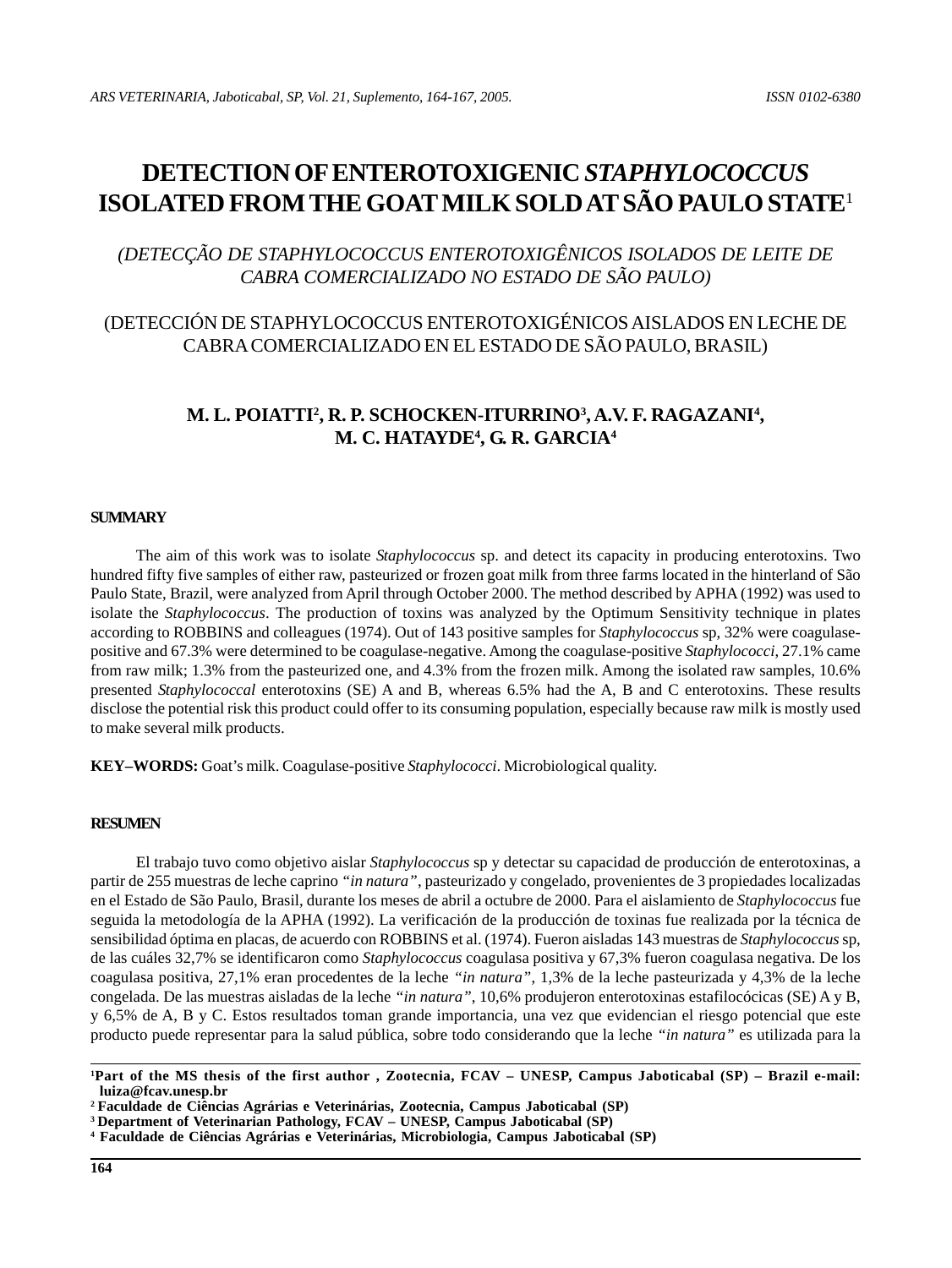fabricación de varios productos artesanales.

#### **PALABRAS-CLAVE:** Leche de cabra. *Staphylococcus* coagulasa positivo. Calidad microbiológica

#### **RESUMO**

O trabalho teve por objetivo isolar *Staphylococcus* sp e detectar a sua capacidade de produção de enterotoxinas, a partir de 255 amostras de leite caprino "in natura", pasteurizado e congelado, advindas de 3 propriedades localizadas no Estado de São Paulo, durante os meses de abril a outubro de 2000. Para o isolamento de *Staphylococcus,* seguiu-se a metodologia da APHA (1992). A verificação da produção de toxinas foi realizada pela técnica de sensibilidade ótima em placas, de acordo com ROBBINS et al. (1974). Foram isoladas 143 amostras de *Staphylococcus* sp, das quais 32,7% se foram coagulase positivos e 67,3% coagulase negativos. Dos coagulase positivos, 27,1% eram procedentes do leite "in natura", 1,3% do leite pasteurizado e 4,3% do leite congelado. Das amostras isoladas do leite "in natura", 10,6% produziram enterotoxinas estafilocócicas (SE) A e B, e 6,5% de A, B e C. Esses resultados assumem grande importância, uma vez que evidenciam o risco potencial que o leite pode representar à saúde pública, sobretudo se considerado que é utilizado "in natura" para manufatura de vários produtos artesanais.

**PALAVRAS-CHAVE**: leite de cabra, *Staphylococcus* coagulase positivo, qualidade microbiológica

#### **INTRODUCTION**

The milk is in our daily diet, providing it with fat supply, proteins, carbohydrates, minerals, and vitamins. The caprine milk is usually addressed to people having some kind of problem regarding the bovine milk consumption, and as such, destined to the sucking, the elderly, and convalescents due mainly to the characteristics of digestibility of this food, reason that has augmented substantially its consumption in latest decades.

The milk contamination during its extraction, or even during the milk process of extraction can constitute a handicap factor to the final quality of this product. Some hygienically and sanitary aspects regarding the production of it might, besides contributing to the reduction of its nutritional value, favor the vehiculation of pathogens to its consumers' health, in the form of toxins and microorganisms (COSTA, 1999).

The presence of microorganisms, mainly the *Staphylococcus aureus* and its toxins, represents a serious issue to the public health due to its largely used by both industry and dairy farms (BERGDOLL, 1989; ISHIKAWA et al. 1996). Some strains are capable of producing toxins stable to warming that allow conveyance via food, what might certainly contribute to the appearance of some kind of intoxication (PRATA et al., 1998). It was reported 593,212 cases of food intoxication between 1984 and 1997, in accordance with the data provided by the Brazilian Health Ministry (BRASIL, 1998). However, the data did not mention which specific toxins, microorganisms or source were responsible for these cases (CARDOSO et al., 2000). Several kinds of food have already been epidemiologically penalized and reported as capable of supporting both the natural and artificial development of the *Staphylococcus*

*aureus* as well as the production of its correspondent enterotoxins. Takeushi et al. (1998) evaluated the *S. aureus* capacity of producing toxins isolating samples coming from expansion containers duly used for both milk cooling and storage, what made sure its presence in 75.4% of them.

Among the food subtracts, milk products such as cheese, crude milk, pasteurized or powdered, butter and ice creams, are pointed out potentially capable of transmitting *Staphylococcus aureus* enterotoxins. (PEREIRA et al., 2001).Thus, this work aimed to isolate *Staphylococcus* sp and detect its capacity of producing enterotoxins in the "in natura" caprine milk, pasteurized and frozen, traded in the State of São Paulo, Brazil.

#### **MATERIAL AND METHODS**

During the period of April to October of 2000, microbiological analysis were carried out in 255 samples of caprine milk in several stages of its processing, such as: "in natura" (just extracted, held 4°C), pasteurized (63.5C/ 30 min) and frozen, ready for consumption (-15° C / 6 h, held under the same conditions as far as its distribution) coming from 3 milk farms from the State of São Paulo, Brazil.

The samples were accommodated aseptically in duly sterilized glassy flasks and transported in isothermal boxes to the Laboratory of Microbiology of the Department of Veterinarian Pathology, FCAV – UNESP, Jaboticabal, São Paulo, Brazil.

All of these samples were submitted to  $10<sup>-5</sup>$  fold dilution (SPECK, 1984). For the isolation of *Staphylococcus* sp, 0.1 mL of the dilutions were inoculated on the surface of the plates with Agar Baird Parker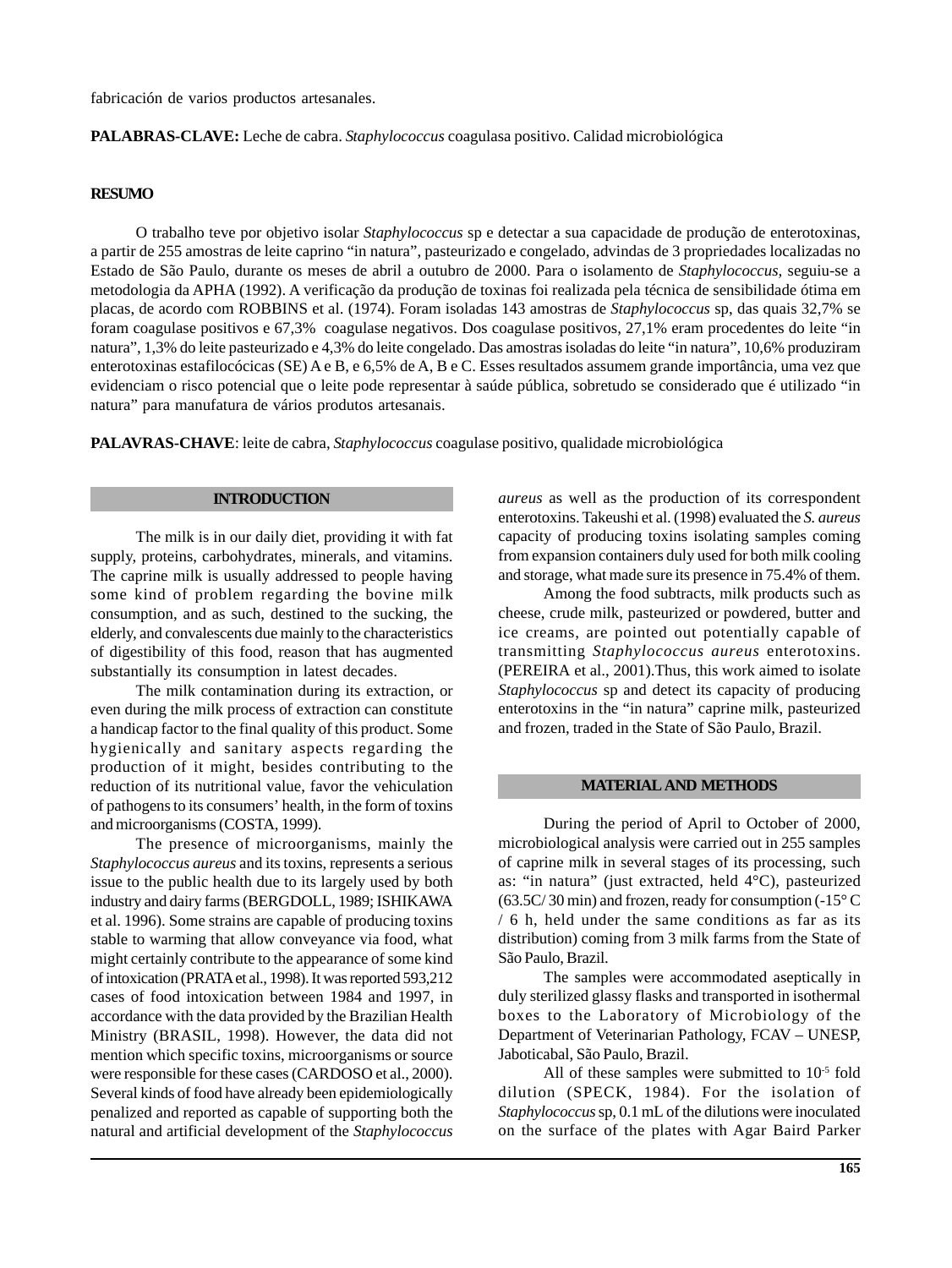(DIFCO<sup>a</sup>), incubated at  $32 - 35^{\circ}$  for  $24 - 48$  hours. The colony traits were identified via coloration through the (Gram's Method), free coagulase test, catalase and acetoin production (VP) and the use on aerobiosis and anaerobiosis of maltosis and trealosis (APHA, 1992). The isolates were held in brain heart infusion broth - BHI (OXOIDâ ) with glycerol at 50%, under – 80°C temperature until the materialization of all the tests occurred.

The isolates were sent to the Research Laboratory in *Staphylococci* of FUNED, Belo Horizonte, Minas Gerais, Brazil, where the analyses were realized with the application of the Optimum Sensitiveness Technique on Plate (OSP)(ROBBINS et al., 1974).

### **RESULTS AND DISCUSSION**

The results showed that among the 255 samples analyzed, 85.8% (73) of the "in natura" milk, 37.6% (32) of the pasteurized one, and 21.2% (18) of frozen milk were confirmed to have *Staphylococcus* sp. After the examination of the biochemical tests, 27.1% of the milk samples "in natura" came up with *Staphylococcus* coagulase positive, 13% in the pasteurized form and another 4.3% in the frozen one, 63.7% corresponded to the *Staphylococcus* coagulase negative (Figure 1). These findings showed that pasteurization was effective in the elimination of this group of microorganisms. Our results are similar the ones found by Carvalho (1998) that in turn also showed the thermal efficiency in the reduction of the *Staphylococcus* coagulase positive.

Among the isolated microorganisms in the "in natura" milk, 10.6% referred to the producers of the A and B toxins, and 6.5% to the types A, B and C (Figure 2). The same strain of *S. aureus* revealed being capable of producing more than one type of enterotoxin, as registered in this work. These findings are similar to others registered in the literature (MORGAN et al., 1986; BOGNI et al., 1997; TAKEUSHI et al., 1998; CARDOSO et al., 2000). The detection of toxins of the Toxical Shock Syndrome type (TSST – 1) and the *Staphylococci* enterotoxins (SE) in



**Figure 1 -** Isolation percentage of *Staphylococcus aureus* coagulase positive and negative obtained from samples of goat milk "in natura", pasteurized and frozen, coming from 3 farms located in the State of São Paulo.





isolated samples of the bovine mastitis in Brazil are reported by Bogni et al. (1997), Takeushi et al. (1998) and Cardoso et al. (2000). However, these authors do not discuss the importance of these findings. The coproduction of these different types of toxins could increase the toxigenic effect of these antigens, suggesting that it is important to the pathogeny of the produced infections by these microorganisms (SOARES et al., 1997; CARDOSO et al., 2000). The reason for an existing association among the specific enzymatic activity, the enterotoxigenity activity, and the resistance of the *Staphylococcus aureus* to several antibiotics, mainly in those samples producing more than one kind of enterotoxin was demonstrated by Refai et al. (1988) and stressed out by Cardoso et al. (2000).

The detection of the *Staphylococcal* enterotoxins (SE) in the present work is crucial since there is substantive shortage of data in the Brazilian literature regarding these findings, mainly those associated to the caprine milk. Bergdoll (1989) and Murdough et al. (1996) reported how important this group of microorganisms is, because its capacity to produce enterotoxins and thermical treatments, such as pasteurization, are not capable of inactivating these toxins, leading to potential risks to the consumers.

The simple presence of the toxigenical samples of *Staphylococcus aureus* in the final product does not imply the occurrence of intoxication; there must be, however, a risk, mainly if we take into consideration that this microorganism is the most important in the intramamary infections of bovines and caprines, and that the milk is essential for the growth of the *S. aureus*, besides a high degree of contamination caused by this agent CARDOSO et al. (2000). Thus, we can conclude that contaminated milk presents a potential risk of intoxication. Our findings are even more important because the caprine milk is usually used in the making of cheese and some other milk products that normally are less inspected.